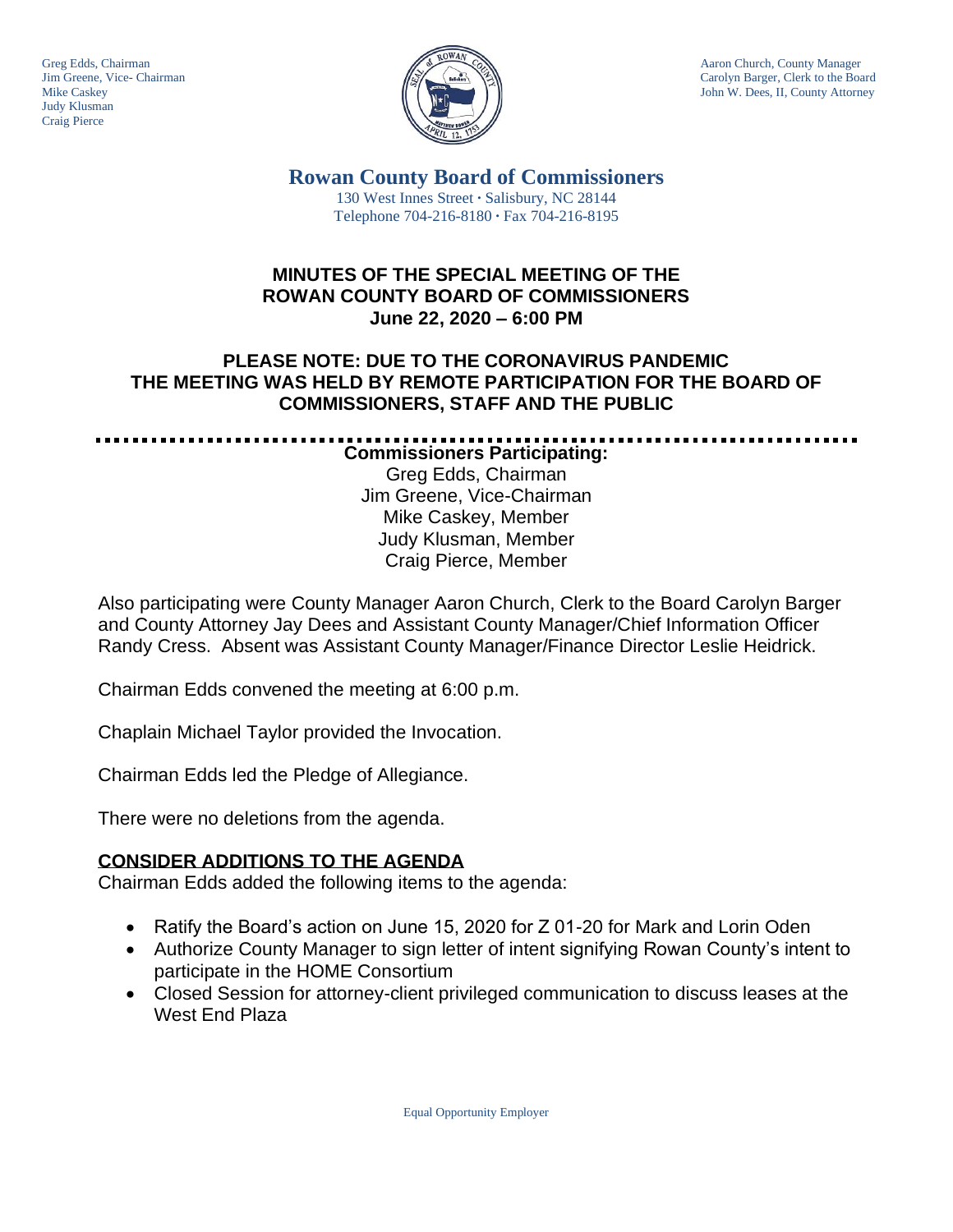#### **CONSIDER APPROVAL OF THE AGENDA**

Chairman Edds moved, Commissioner Pierce seconded and the vote to approve the agenda as amended passed unanimously.

#### **1. PUBLIC HEARING FOR ZTA 01-20**

Chairman Edds prefaced the public hearing for ZTA 01-20 by describing how fast-moving economic development projects can be. Chairman Edds explained the need for speed at the beginning or projects and said those that could not keep up were eliminated. Chairman Edds said the project before the Board pertained to the old Fiber Industries plan located on Highway 70.

Chairman Edds said he wished to personally thank Planning Director Ed Muire and Assistant Planning Director Shane Stewart for the work they had done to keep the County in the running for the project. Chairman Edds also expressed appreciation to the Planning Board for the speed with which it had met and the all-around team effort that had been put forth thus far.

Ed Muire agreed with Chairman Edds and he, too, expressed appreciation for Mr. Stewart and the Planning Board's efforts for the project.

Mr. Muire presented the staff report for ZTA 01-20. Based on the report, County staff from the Planning Department and the Economic Development Commission (EDC) had been in contact with individuals interested in establishing a business to initially produce hand sanitizer that would transition to pharmaceutical production thereafter. Information received from the applicant and business owner describing the proposed operations indicate the use of plastic resin pellets and similar materials to create various forms of packaging and bottling for their finished product line. Staff viewed the activities as customary to many manufacturing sectors and maintain the primary use of the proposed business will be hand sanitizer and pharmaceutical manufacturing rather than specific plastics manufacturing.

According to the Standard Industrial Classification (SIC) code used to categorize business activity referenced in the table of use matrix of the Zoning Ordinance, staff had determined these operations would be grouped within manufacturing sectors SIC 283: Drugs and SIC 284: Soap, Detergents, and Cleaning Preparations; Perfumes, Cosmetics and other Toilet Preparations, which require a conditional use permit and compliance with eight (8) specific performance measures allowed only in Industrial (IND) district.

Salisbury Investments I LLC (Company) was requesting a text amendment to the Zoning Ordinance to incorporate SIC 283 and 284 as uses permitted by right in the IND zoning district. While the origin of the request was based on a specific site of interest by the applicant, staff proposed to include changes in the 85-ED 1-3 and the Commercial, Business, Industrial (CBI) districts, which would affect all properties zoned as such.

The Planning Board concurred with the staff recommendation. The Planning Board acted on June 11, 2020 and conducted a courtesy hearing. The Planning Board met and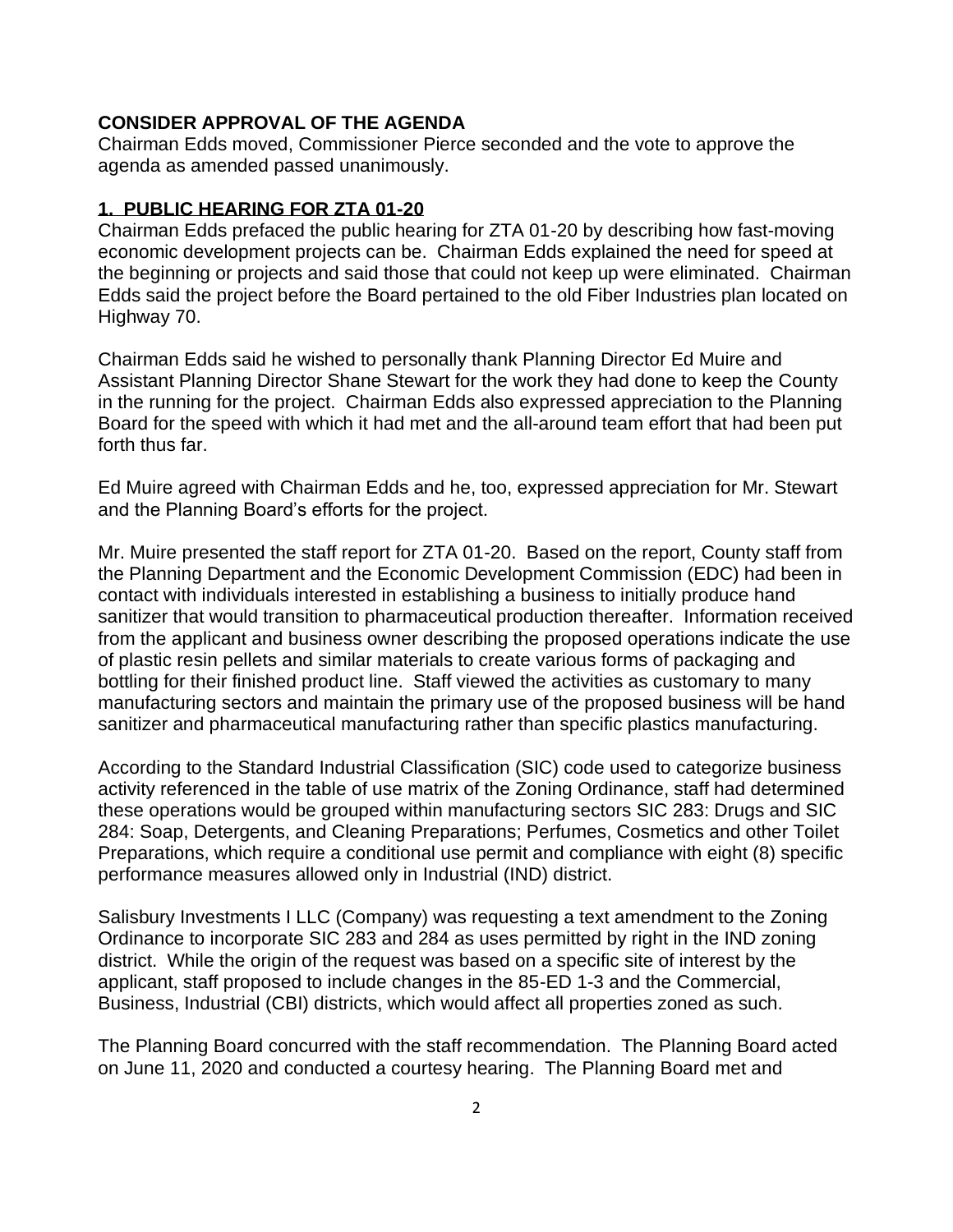followed up the next day to ratify its actions of June 11, 2020 (in accordance with state laws in effect during the COVID-19 Pandemic).

Mr. Muire said the Planning Board had submitted the following Statement of Consistency, which he read as follows: ZTA 01-20 is consistent with the adopted land use plans and is reasonable and in the public interest as the uses are appropriate for the districted identified in the zoning matrix and consistent with the ordinance [based on SIC groupings and breakdown identified in the staff report].

Chairman Edds noted staff went further to help the County and included the 85 district, in case some pharmaceutical businesses came up the I-85 corridor.

Chairman Edds expressed appreciation again for Planning Staff, Mr. Stewart and the Planning Board for working hard to prepare the information so quickly.

Chairman Edds opened the public hearing for anyone who had called in to speak regarding ZTA 01-20. With no one wishing to address the Board and no one having submitted written comments, Chairman Edds closed the public hearing.

Chairman Edds moved approval of the Statement of Consistency as follows: ZTA 01-20 is consistent with the adopted land use plans and is reasonable and in the public interest as the uses are appropriate for the districted identified in the zoning matrix and consistent with the ordinance [based on SIC groupings and breakdown identified in the staff report]. The motion was seconded by Commissioner Pierce and passed unanimously.

Chairman Edds moved to approve ZTA 01-20 followed by a second from Commissioner Pierce.

At the recommendation of County Attorney Jay Dees, Chairman Edds amended the motion in accordance with state law (during the COVID-19 Pandemic) to give a 24-hour period for folks to make any further comments. Chairman Edds amended the motion to approve the text amendments subject to no further discussion or contact during the 24-hour period following the meeting. Commissioner Pierce seconded and the amended motion passed unanimously.

### **ADDITIONS**

### **1a. Z 01-20**

Chairman Edds said the Board had voted to approve Z 01-20 for Mark and Lorin Oden's request for RA zoning. The Board conducted the required public hearing at its June 15, 2020 meeting but due to North Carolina General Statute requirements during the COVID-10 Pandemic, a final decision could not be made until 24 hours after the hearing had been closed. No comments were received during said 24 hour waiting period. Chairman Edds moved, Commissioner Pierce seconded and the vote to approve Z 01-20 passed carried unanimously.